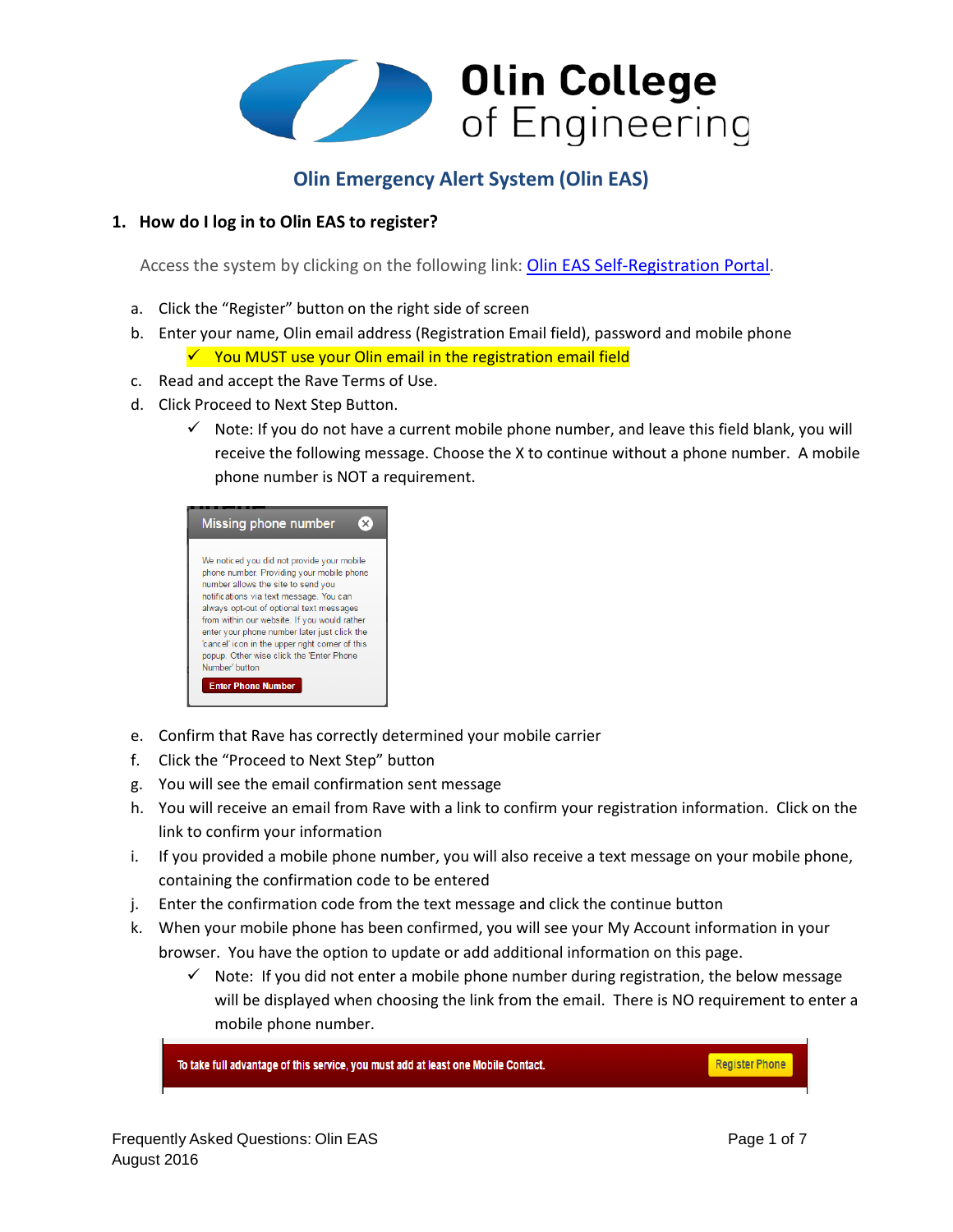

# **2. I've forgotten my password, how do I re-set it?**

Go to the Rave web sit[e EAS Log In Page](https://www.getrave.com/login/Olin) and choose the "forgot password link" on the front page and follow the prompts

# **3. I lost, deleted or can't find my confirmation email? How do I verify my email address to complete the registration process?**

If you no longer have your confirmation email, you need to go back to the log in page and recreate your account. No information is saved for accounts that have been left unconfirmed.

If you confirm your account through the email link, but did not enter the code you received to confirm your cell phone number, you can log into your EAS account and request another text confirmation code for your cell number.

# **4. How does Olin EAS work?**

When the Public Safety Department (PSD) determines that there is an active emergency in which the public safety of most of the campus may be at risk, PSD will initiate an urgent notification through Olin EAS. In order to receive these urgent notification alert messages, faculty, staff and students may register up to ten communication devices, such as email addresses, text message devices, cell phones or desk phones. Registration is through the [Olin](https://olin.sendwordnow.com/HomePage.aspx) EAS [Self-Registration Portal.](https://olin.sendwordnow.com/HomePage.aspx)

#### **5. When will Olin EAS be used?**

This system will be used only in the instance of a campus-wide emergency, such as when a major destructive storm is predicted to strike the campus, or when a chemical spill impacts a large portion of campus, or if a person presenting an active threat to the safety of the community is on campus. Please note that these are just a few examples of potential scenarios that may instigate a campuswide emergency alert.

# **7. What kinds of messages will NOT be broadcast via Olin EAS?**

The system will NOT be used to send messages regarding inclement weather (e.g. snowstorms), miscellaneous events, nor will it be used to inform about minor incidents that impact only a few people. The system will be used only to notify of major events that impact the majority or all of the campus.

#### **8. Will the college test Olin EAS and will we get advanced notice?**

Olin plans to test the system on a regular basis (once per semester). Advanced notice of exact dates and times for the tests will not be provided. If the message is a test of the system, it will be delivered with the subject line: (e.g. "TEST: Olin EAS Alert., or FIRE DRILL" Any message that does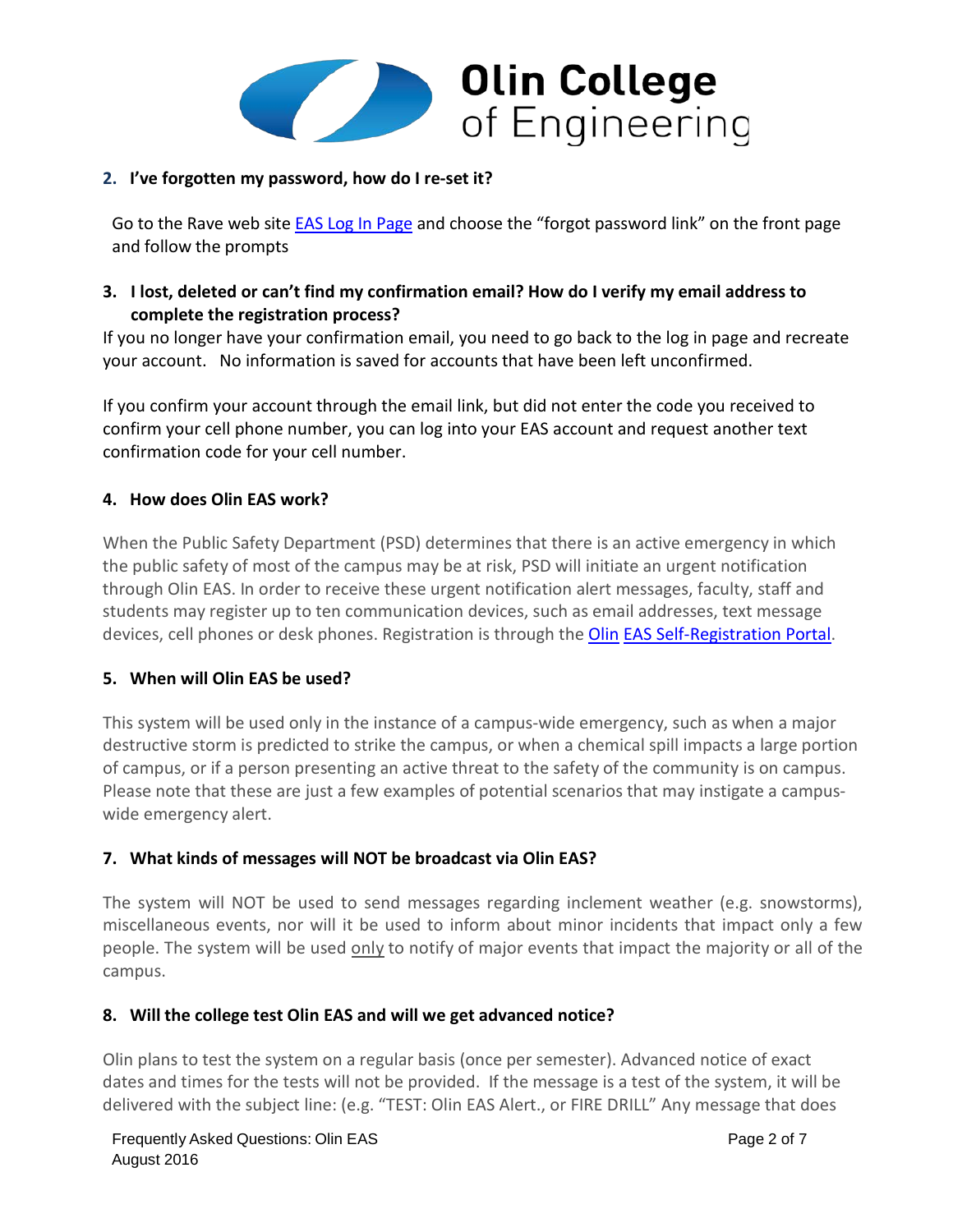

not include the word "TEST" or "FIRE DRILL" should be considered an emergency message.

# **9. Once an alert has been sent, will we receive a second "all clear" message?**

Any situation other than a "Test" of the system will end with an "all clear" message

#### **10. What should I do when I get an alert?**

The alert message should tell you what if any actions you should take for the situation occurring at that time. It will also inform you that updates will be provided as information becomes available.

Unless you have a personal health/safety emergency which requires immediate assistance, or you have additional information pertinent to the alert incident, we ask that you please do not call X5555 (Public Safety Department). Requests for updates about the alert situation should be directed to Public Safety's Recorded Information Line at 781-239-4636. Public Safety personnel will be very busy working the issue which caused the alert, and non-emergency calls may impede their progress. Updates will be sent as needed.

#### **11. How will I know the alert is legitimate?**

The alerts will indicate they are an Emergency Alert. The Caller ID for the incoming alert calls will be:

- Public Safety Department: 781-239-5555
- Public Safety Recorded Information Line: 781-239-4636

#### **12. What devices/numbers should I register?**

**Olin Students:** You MUST register your Olin email address. You may also add alternate email addresses, and phone numbers. You should register the telephone numbers that most frequently reach you, such as a mobile or cell phone number, and any alternate phone numbers. Please do not list your parent's phone numbers or any other phone numbers other than your own.

**Cross-Registered Students:** Babson students are registered for the EAS system on their own campus and are not required to register at Olin. Wellelsey students MUST register with your Olin email address. You may also add alternate email addresses, and phone numbers. Please do not list your parent's phone numbers or any other phone numbers other than your own.

**Staff and Faculty:** You MUST register your Olin email address. You may also add alternate email addresses, and phone numbers. Please include your own personal number

#### **13. Is my contact information confidential? Will my contact information be shared with anyone?**

The contact data that you enter will be provided to the third-party vendor which owns the system that the Olin College has employed for the purpose of making the urgent notifications. No identifying information (such as your name, etc.) will be provided to the third-party vendor. The third-party vendor